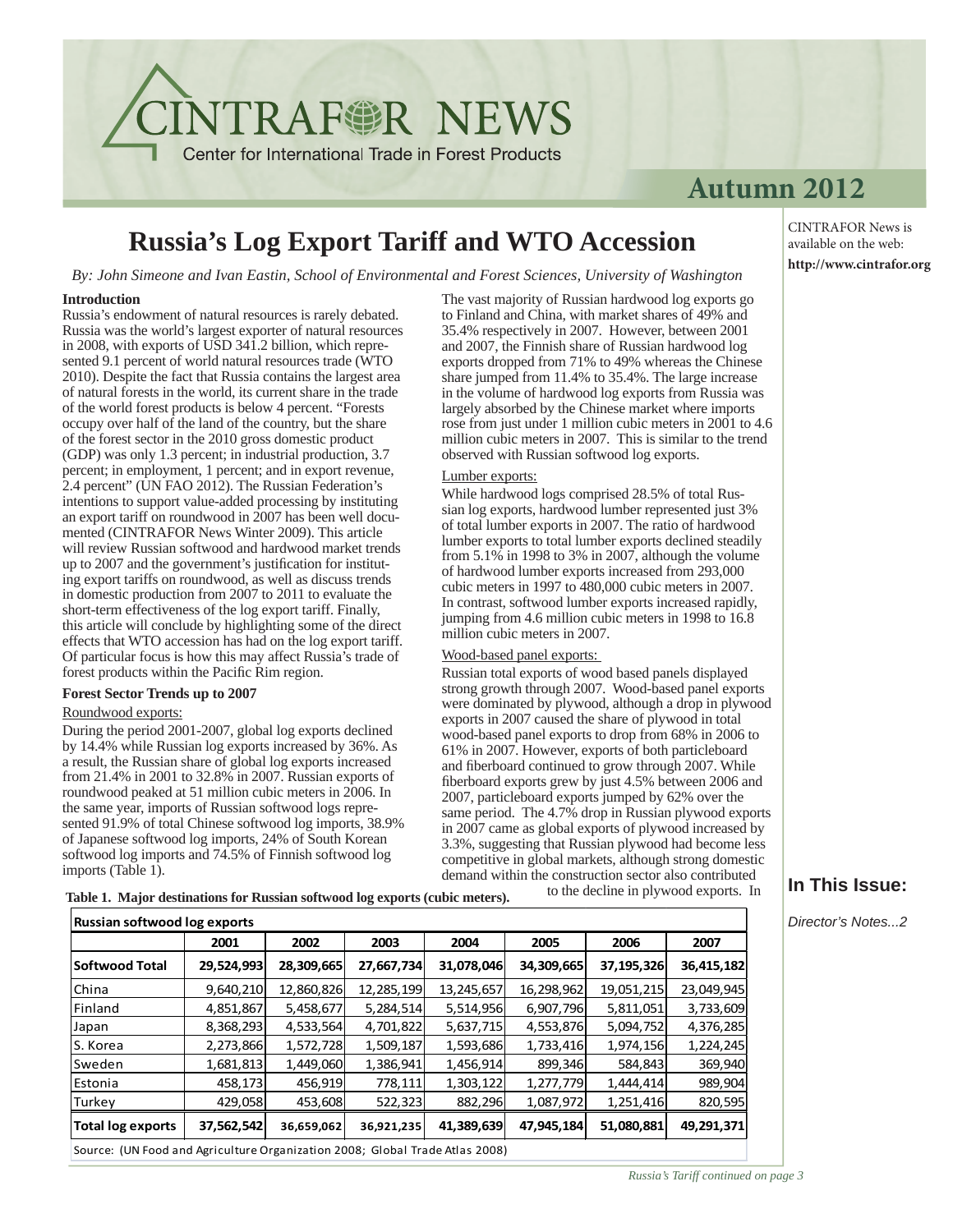## **Director's Notes**

**Table 2. The export mix of products has changed substantially since 2006.** 

*University of Washington School of Environmental & Forest Sciences Box 352100 Seattle, Washington 98195-2100 Phone: 206-543-8684 Fax: 206-685-0790 www.cintrafor.org*

The Center for International Trade in Forest Products addresses opportunities and problems related to the international trade of wood and fiber products. Emphasizing forest economics and policy impacts, international marketing, technology developments, and value-added forest products, CINTRAFOR's work results in a variety of publications, professional gatherings, and consultations with public policy makers, industry representatives, and community members.

Located in the Pacific Northwest, CINTRAFOR is administered through the School of Environmental & Forest Sciences at the University of Washington under the guidance of an Executive Board representing both large and small companies, agencies, and academics. It is supported by state, federal, and private grants. The Center's interdisciplinary research is carried out by university faculty and graduate students, internal staff, and through cooperative arrangements with professional groups and individuals.

The forestry and wood products manufacturing sectors have always played an important role in the economy of Washington State. This is particularly true in rural timber-dependent communities and Native American communities, where employment within the forest products sector is often a major source of family wage jobs. In the state of Washington the forest products sector provided over 25,000 jobs, generated approximately \$14.5 billion in gross business revenues and paid out over \$1.5 billion in wages in 2011. However, continued weak domestic demand for wood products as a result of the 2006 financial crisis has devastated the forest products industry in Washington and across the US. In response, forest products manufacturers have increasingly looked offshore to supplement weak domestic demand, particularly those in Washington. Washington remains the largest exporter of forest products in the US, representing over 17% of total US wood exports in 2012 and the forest products industry is the fourth largest export sector in Washington. 2012 has been a dramatic year for the forest products industry in Washington State, and as we near the end of the year, it is useful to take the time to consider how the state has performed. In this quarter's Director's Notes, I provide an overview of the projected trade data for Washington State (based on actual exports through September 2012). Next quarter's Notes will offer a more detailed analysis of the trade statistics for Washington State on a port by port basis.

Exports of wood products from Washington State were down sharply in 2012 (-22.9%), primarily as a result of a sharp decline in wood imports by China (-6.1% through October). However, since the start of the economic crisis in the US, Washington state has seen its exports increase substantially (+64.7%) and its share of US exports has increased from 12.2% in 2006 to 17.2% in 2012. Washington remains the largest exporter of wood products in the US by a large margin, with the second largest exporter, Oregon, having a market share of just 7.6% of total US exports. Washington's wood exports are primarily targeted towards three markets, with 84% of total exports going to Japan (33.5% export market share), China (26.3%) and Canada (24%). This mix of markets has changed little (with the singular exception of China) since the start of the financial crisis in 2006, when 52% of Washington's total wood exports went to Japan, 5.7% went to China and 27.3% went to Canada (Table 1). Clearly China has become a much

|                        | Japan |       | <b>China</b> |       | Canada |       |
|------------------------|-------|-------|--------------|-------|--------|-------|
|                        | 2006  | 2012  | 2006         | 2012  | 2006   | 2012  |
| Logs                   | 90.5% | 71.9% | 11.8%        | 78.6% | 2.7%   | 2.2%  |
| Lumber                 | 5.4%  | 24.9% | 78.2%        | 20.1% | 22.2   | 29.3  |
| <b>Builder Joinery</b> | 3.1%  | 2.5%  | 2.1          | 0.3   | 28.0%  | 26.7% |
| <b>Veneer Sheets</b>   | 0.0%  | 0.0%  | 5.0%         | 0.1%  | 4.4%   | 1.2%  |
| <b>Plywood</b>         | 0.1%  | 0.2%  | 0.2%         | 1.1%  | 8.6%   | 12.2% |
| <b>Millwork</b>        | 0.1%  | 0.6%  | 2.4%         | 0.0%  | 15.3%  | 12.2% |

more important trading partner over the past six years, increasing its imports from Washington by almost 700% while Japanese imports of wood from Washington have increased a more modest +6.3%. In 2012, Japanese imports of wood products from Washington are projected to total \$443,000, followed by China (\$348,000) and Canada (\$318,000).

The overall mix of wood products exported from Washington State has changed slightly since 2006, with the share of logs dropping from 54% to 50% of total wood exports while lumber has increased from 21% to 27%, plywood has increased from 2.6% to 6.7% and builder's joinery has dropped from 10.4% to 8.2%. The mix of wood products differs across the three major markets in 2012 with both China and Japan favoring logs and lumber while exports to Canada are mainly lumber, builder's joinery, millwork and plywood (Table 2). However, the mix of products sent to Washington's three major export markets has changed substantially since the start of the economic crisis in 2006, although in different ways. For example, the mix of exports going to Japan has seen a substantial shift from logs to a greater emphasis on lumber, while the opposite trend has occurred in China. Despite these shifts, both markets remain heavily oriented toward the import of logs over lumber, while imports of all other wood products remain small by comparison. The mix of wood products imported by Canada is more varied, with large amounts of lumber, builder's joinery, millwork and plywood being shipped north.

In summary, the past six years has resulted in substantial changes for the forest products industry in Washington. Facing weak demand for their products in the US, Washington's exporters have increasingly looked offshore, particularly to Asia, to supplement demand for their products. While 2012 looks to be a less-then-stellar year for exporters in Washington (and the rest of the US), a number of stimulus measures in China designed to speed up infrastructure projects and improve the competitiveness of Chinese wood exporters, should increase the demand for wood products, particularly from Washington, in China.

#### **Table 1. Washington wood products exports, by country of destination. (US\$)**

|              | 2006      | 2007      | 2008      | 2009      | 2010        | 2011        | 2012e       | 2011-2012 |
|--------------|-----------|-----------|-----------|-----------|-------------|-------------|-------------|-----------|
| <b>Total</b> | \$802,485 | \$854,053 | \$983,352 | \$853,790 | \$1,301,506 | \$1,714,830 | \$1,321,448 | $-22.9%$  |
| <b>Japan</b> | \$416,391 | \$354,967 | \$419,237 | \$331,746 | \$377,507   | \$421,012   | \$442,526   | 5.1%      |
| <b>China</b> | \$45,517  | \$49,788  | \$47,962  | \$82,272  | \$392.512   | \$717.517   | \$347,924   | $-51.5%$  |
| Canada       | \$219,169 | \$243,033 | \$261,087 | \$199,078 | \$277,816   | \$308,761   | \$317,746   | 2.9%      |
| S. Korea     | \$38,878  | \$101,648 | \$135,384 | \$136,195 | \$116,764   | \$125,960   | \$83,650    | $-33.6%$  |

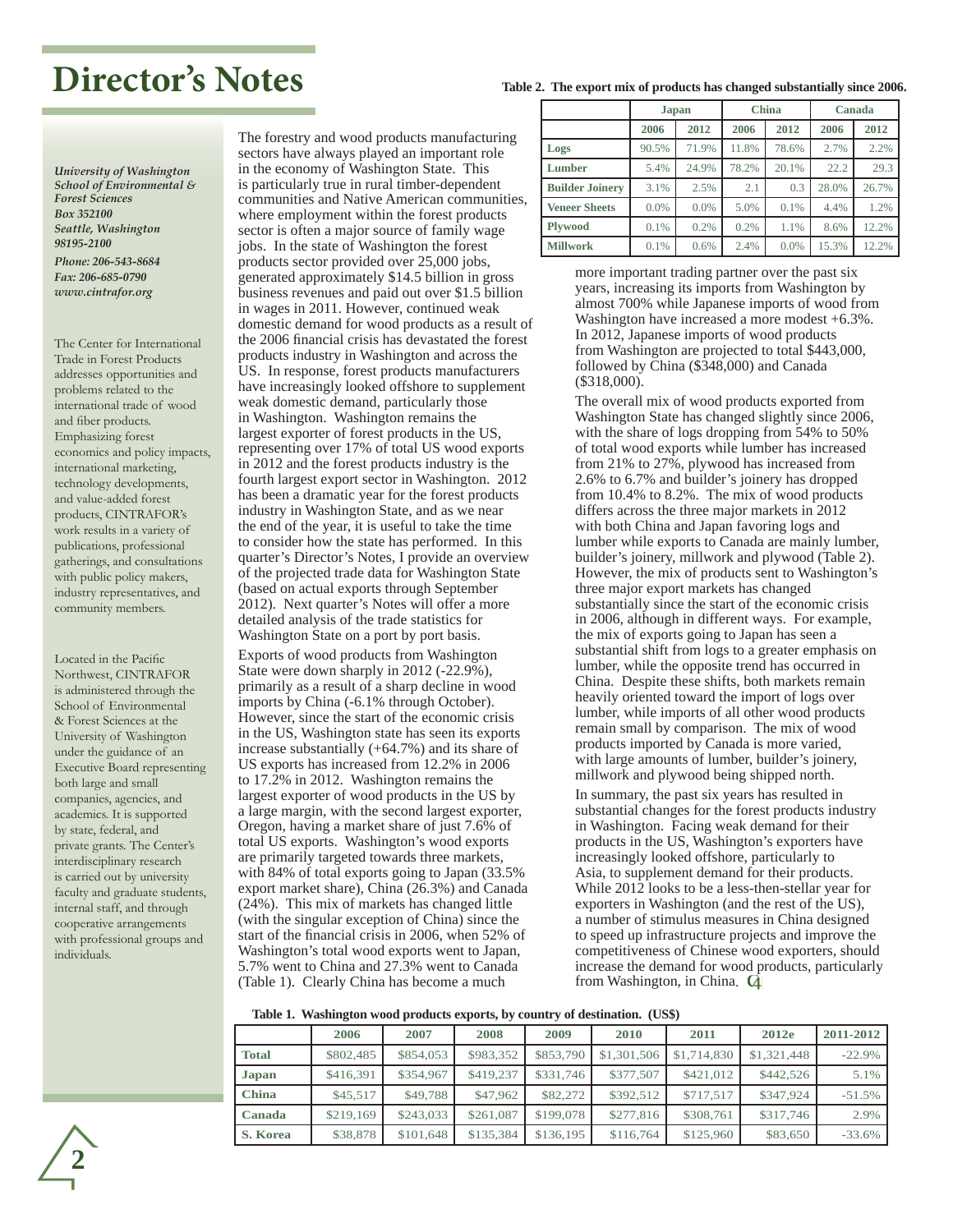contrast, the sharp growth in Russian particleboard exports (up 62%) in 2007 came as global exports of particleboard fell off by 3.5%. This anomaly was likely attributable to the addition of new, more efficient particleboard production capacity in Russia whereas little new plywood capacity addition occurred between 2004 and 2007.

#### Production Trends between 1998 and 2007

Russian production of industrial logs increased by 12% in 2007, exceeding 160 million cubic meters. Much of the production increase was attributable to increased investment in building construction and infrastructure projects in Russia. Just over half of the industrial log production was sawlogs (51%), while an additional 37.4% was pulpwood. Production of hardwood sawlogs increased by 79% between 1998 and 2007, while softwood sawlog and pulpwood production doubled. Russian total lumber production increased over the period 1998-2007 and showed a strong upsurge in 2007, driven by increased domestic demand. Total lumber production increased by 18.4% from 1998-2007, softwood lumber production jumped by 30.8% while hardwood lumber production actually declined by 29.8% over the same period. The hardwood lumber production decline was skewed by the unusually high level of production in 1998 and the sudden drop in 1999. Since 1999, hardwood lumber production increased by 13%.

Russian production of wood-based panels increased rapidly from 1998 to 2007 as a result of increased investment in this sector, although the particleboard industry benefited more than plywood, and since 2005, the MDF sector has grown rapidly. During this period, the production of wood-based panels almost tripled, with plywood increasing by 151%, particleboard increasing by 238% and fiberboard increasing by 720%. In 2007, production for the entire industry increased by 9.5%, whereas within the different sectors production increased by 5.7% (plywood), 12.5% (particleboard) and 15.7% (fiberboard). Despite the increases in production over this time period, regional production data exposed the fact that wood processing capacity in Russia lagged far behind the available resource. Data from 2005 indicates that in only two regions, the Northwest and Siberia, did the processing capacity exceed 25%. In the remaining five regions, which possess about half of the country's available harvest, the processing capacity averaged just 6.6% of the actual harvest and just over 3% of the economically available timber harvest (CIBC 2007).

#### **Forest sector competitiveness through trade policy**

The vast differences in regional production trends did not go unnoticed by the Russian government and former President Vladimir Putin. In 2006, at a meeting on forest sector development, Putin acknowledged the lack of domestic production: noting that "processing facilities are needed…we are desperately short of processing capacity…there are not enough companies performing even minimum processing… and [Russia is] doing little to develop our own wood products and timber processing industry" (Russian Federation 2006). In order to make the forestry sector and timber industry more competitive, Putin called for the prioritization of: (1) the legal foundation for forest sector development via the passing of the new, more effective, Forest Code; (2) structural change in the sector by helping small companies transition from logging to value-added processing; and (3) economic conditions that would make processing attractive to investors. "These issues are all interlinked," stated Putin, "and if we fail to deal with one of them, we will fail to resolve the problem as a whole" (Russian Federation 2006).

Beginning in 2007, the Russian government implemented a series of policies designed to promote the development of the wood processing sector. In 2007, in addition to passing a new Forest Code, Russia announced a series of log export

#### *Russia's Tariff continued from page 1*

tariffs designed to reduce the export of roundwood. In 2008, the Ministry of Industry and Trade adopted an initiative titled "Strategy for the Development of the Forest Complex to 2020," which formally enumerated the policies that Russia would enact to encourage the development of a domestic processing industry. One initiative that was stressed was a mechanism of subsidizing timber processing development as a way to attract investment, for priority investment projects (MINPROMTORG 2008).

An export tariff on unprocessed timber, or roundwood, was announced on February 5, 2007 by the Russian government. This policy levied an ad valorem export tax on roundwood that would increase incrementally each year. By instituting an export tax on unprocessed wood, the Russian government intended to decrease exports of raw wood in order to increase its price abroad and lower its domestic price, thereby directing log sales into the domestic market.

Beginning on January 1, 2007, the Russian Federation's tax on roundwood was set at 6.5%; on July 1, 2007 the tax was increased to 20% and on April 1, 2008, the tax again increased to 25%. While the Russian government's goal had been to increase the export tax rate to 80% by January 1, 2009, in early November 2008 the Russian authorities, citing the rapidly deteriorating global financial crisis as well as in response to pressure from Scandinavian countries that were heavily dependent on Russian logs, announced that they would delay the implementation of the 80% log export tax indefinitely.

#### **Where lies the competitive advantage?**

Before looking at domestic production trends in Russia between 2007 and 2011, one needs to consider whether Russia possessed a competitive advantage in the valueadded manufacturing of wood products. "Competitiveness in economics usually refers to the ability of countries, industries, or firms to prosper in certain market conditions. It is an elusive concept, with few clear indicators" (Makela 2009) and an industry's competiveness can be attributable to many domestic and international factors. The following discussion will touch upon both aspects of competiveness.

Ignoring this important issue can lead to the provision of expensive subsidies to manufacturers and result in the disastrous over-development of the wood processing sector (e.g. Indonesia and plywood). It has been repeatedly demonstrated that lacking any clear basis for developing a competitive advantage in wood processing generally results in an inefficient wood processing sector that is unable to compete internationally without the continued provision of subsidies over the long-term. This discussion also addresses the issue of whether Russia can indeed develop an internationally competitive wood processing sector in the future.

Domestically, there are several factors that need to be considered including the cost, quality and availability of labor, cost of capital, hosting conditions (including the perception of risk), presence of supporting industries and exchange rates. For example, Russia is expected to experience a decline in the availability of working age labor in the future, particularly in the timber growing regions (including the Urals, Siberia and the Russian Far East) where the decline in workers will exceed the national average (CIBC 2007). These three regions which contain 54% of the economically available timber harvest, have an under-developed wood processing sector capable of processing about 10% of the actual harvest and less than 5% of the economically available harvest. Attracting and retaining qualified workers in these regions poses a challenge for the Russian government, particularly in the areas of sales/marketing and technical managers.

Related to the labor issue and the underdeveloped wood processing industry, is the absence of related and supporting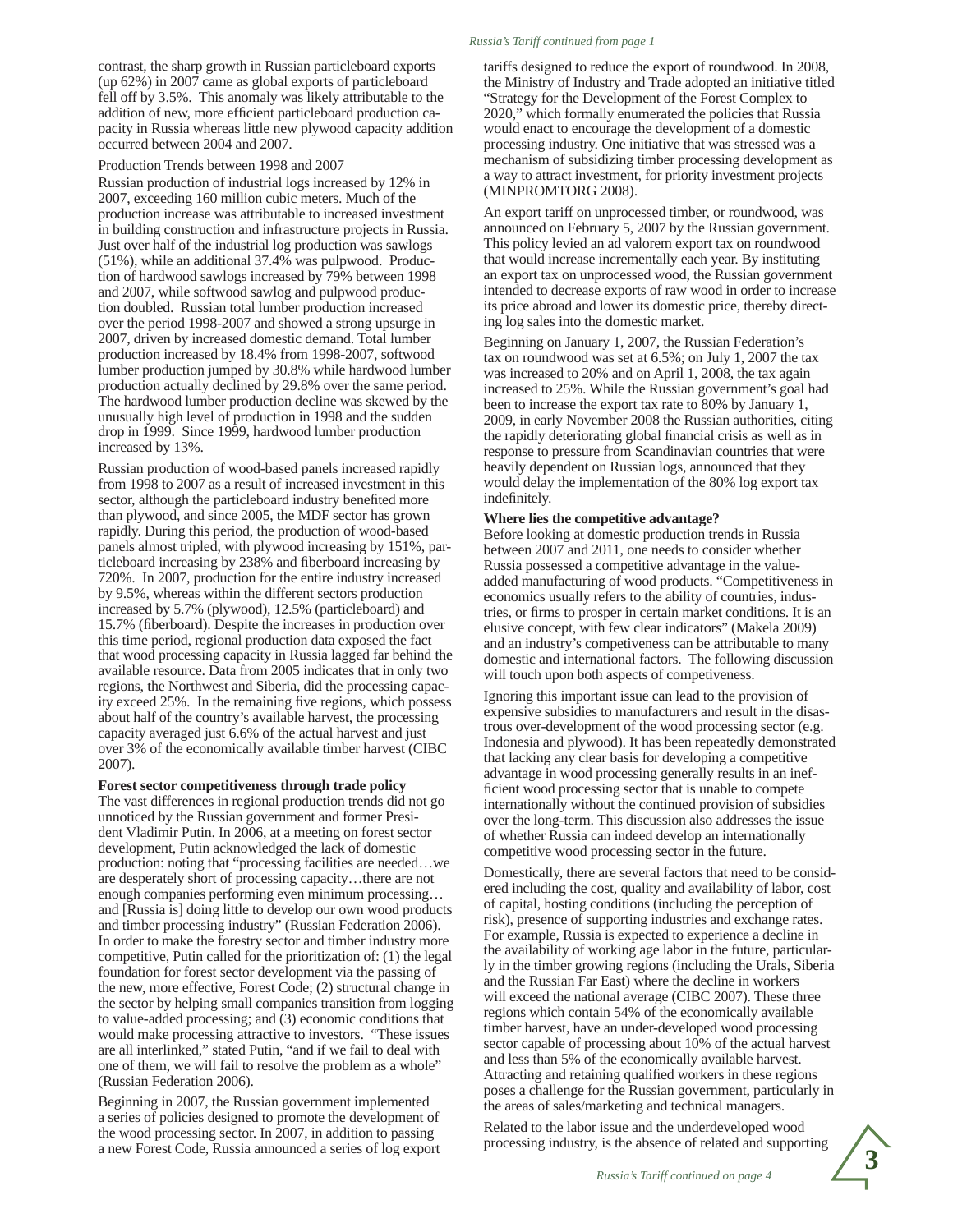#### *Russia's Tariff continued from page 3*

industries. Operating a sawmill requires more than simply building and staffing the sawmill. It also requires the presence of related industries to purchase the mill residues, such as a pulp mill or a bio-energy facility (facilities that require a substantially larger capital investment than sawmills). Similarly, having a large, competitive logging industry and adequate transportation infrastructure is critical to ensuring an adequate supply of competitively priced logs. A transparent and fair investment climate is important in order to attract capital investment. Finally, transparency of forest ownership, risk of expropriation, transparency of governance and the endemic nature of corruption are all of concern to potential investors.

 **Table 2. Products with the highest RCA indicator in the Russian forestry sector in 2006**

| HS#    | <b>Item</b>                                                | <b>RCA</b> |  |  |  |  |
|--------|------------------------------------------------------------|------------|--|--|--|--|
| 440320 | Untreated coniferous wood in the rough                     | 16.45      |  |  |  |  |
| 470411 | Unbleached coniferous chemical wood pulp                   | 14.90      |  |  |  |  |
| 440399 | Wood, not elsewhere specified, in the rough                | 11.02      |  |  |  |  |
| 470311 | Unbleached coniferous chemical wood pulp                   | 9.30       |  |  |  |  |
| 440391 | Oak wood in the rough                                      | 6.74       |  |  |  |  |
| 440610 | Railway or tramway sleepers (cross-ties of wood)           | 5.67       |  |  |  |  |
| 441212 | Plywood with $>=1$ outer ply of non-coniferous             | 5.58       |  |  |  |  |
| 440690 | Railway or tramway sleepers (cross-ties of wood)           | 4.71       |  |  |  |  |
| 480421 | Unbleached sack kraft paper, uncoated                      | 4.06       |  |  |  |  |
| 441111 | 3.67                                                       |            |  |  |  |  |
|        | Fibreboard of a density > 0.8 g/cm3<br>Source: Makela 2009 |            |  |  |  |  |

The economic indicators most often used to

assess export-oriented competitiveness "do little to measure the potential competiveness of a country, but rather assume that the potential has already been realized and is therefore evident in its current export statistics" (Makela 2009). Recognizing this, Makela (2009) uses Russian export data to make some rudimentary observations regarding what Russian wood products currently have the highest revealed comparative advantage (RCA). Makela (2009) finds that "the most competitive products in the Russian forest sector are products that require little processing" with untreated coniferous wood in the rough and chemical wood pulp being the most competitive products (Table 2) and concludes by noting, that:

*"While Russia's forest products are not particularly developed, as could be seen from their RCA indicators, Russia had not been 'left behind' in terms of modernization either. Russia's export basket represents the type of export basket a country in that development state would export. This does not mean that trade policy could not be used to improve Russia's situation, but it does mean that Russia's current level of export sophistication is by no means unusually low."*

*"Russia has so far focused on the low end processing part of the forest industry: roundwood, sawnwood, and pulp. It is now attempting to transform its industry toward more* 

*value-added products, but it is a relevant question to ask whether this would necessarily even be desirable. The aim to develop production toward high levels of sophistication makes sense, particularly as Russia possesses vast natural resources and hence a natural advantage in the field. Still, the transition the industry currently faces may make a transition from raw materials to processed goods production unprofitable at least in the short term"* (Makela 2009.)

#### **Production and export trends from 2007 to 2011**

The combined effects of the global financial crises in 2009 and Russia's export tax on roundwood in early 2007 contributed to a drastic decline in Russia's total roundwood exports  $-$ from 49.3 million m<sup>3</sup> in 2007 to 21.9 million m<sup>3</sup> in 2011. However, understanding the short-term effectiveness of the export tax can be helped by looking at domestic production and export trends since 2007; although, as Makela (2009) suggests, the short-term trends may not necessarily be indicative of the potential for long-term success.

Looking at production trends beginning in 2007, the dramatic decreases in production of all forest products between 2007 and 2009 is obvious. Most notable, and expected, is the plunge in total roundwood production (Figure 1). However, since 2009 roundwood production has been rising with the largest increases coming from the production of coniferous



**Figure 1. Domestic Production of Roundwood (FAOSTAT 2012**)

**4**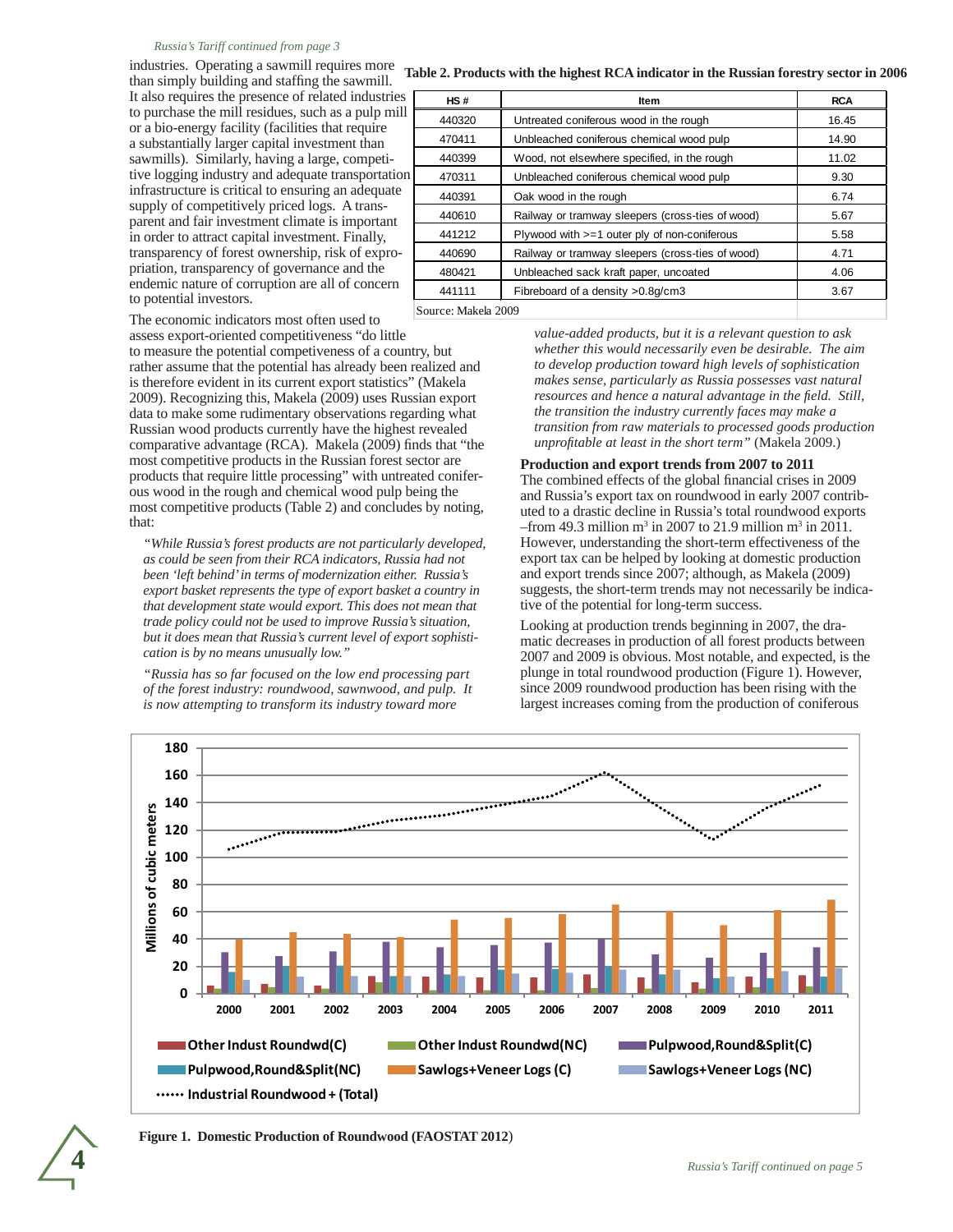#### *Russia's Tariff continued from page 4*

sawlogs and veneer logs. Domestic production of sawnwood (Figure 2) also slumped between 2007 and 2009, but began an upward trend again in 2010 due to an increase in coniferous sawnwood production capacity, increased domestic demand and a rapid expansion in lumber exports (up 380% between 2007 and 2011). Coniferous sawnwood production in 2011 exceeded 29 million m3 , a record production volume. Non-coniferous sawnwood production remains low, reaching just 2.6 million m<sup>3</sup> in 2011. Production of wood-based panels fell to 8.6 million m<sup>3</sup> in 2009 (Figure 3), before resuming its rapid growth trajectory between 2009-2011. The largest production gains occurred with particle board, followed by plywood and fiberboard.

Lower domestic log prices would be expected to encourage an increase in domestic production of secondary wood products while reduced log exports and lower prices should translate into an increased demand for Russian processed wood products in international markets. As discussed earlier, short-term production trends reveal that the production of wood products is growing, although this growth is skewed towards the production of low-value-added products. In contrast, Russian wood products' exports present a mixed picture (Figure 4). The total export value of wood products declined from \$8.8 billion in 2007 to \$5.5 billion in 2009 largely due to a 49% drop in log exports and the impact of the global financial crisis. Between 2007 and 2011 the export value of all wood products decreased by 16.2%, while exports of value-added wood products increased by 16.8 % to \$5 billion in 2011. This trend was driven by increased exports of lumber (+12.4%), plywood (+20%) and veneer (+426%). It should be noted that much of the increased production of wood products was consumed domestically in response to large increases in infrastructure and construction spending.

#### **Russia's WTO Accession**

On August 22, 2012 Russia officially became a

member of the World Trade Organization (WTO). Russia's accession to the WTO will affect the competitiveness of Russian timber in foreign markets, as well as change the incentive structure of the domestic timber industry and thereby impact the domestic market as well (Sheingauz and Antonova 2008). WTO membership requires Russia to reduce barriers to foreign investment, lower import and export tariffs, and should improve Russia's access to international markets (Rutherford and Tarr 2010).

Following its accession into the WTO, Russia instituted an abrupt change of policy with respect to the log export tariff. Abandoning its goal of imposing an 80% log export tariff, Russia has now instituted an elaborate set of tax rates for roundwood exports and introduced volume tariff rate quotas (TRQs) for certain timber species. Two of these TRQs establish an in-quota duty rate of 13% for spruce (*Picea abies* Karst) and silver fir (*Abies alba* Mill) while red pine (*Pinus sylvestris* L.) will have an in-quota export duty rate of 15%. These duty rates, however, will continue to fall over the next several years as Russian moves to comply with the final bound rates (8% by 2015) as established in the WTO accession package. The official Russian newspaper, Rossiskaya Gazeta (2012), recently reported that all out-of-quota duty rates will be set at the unprecedented rate of 80%. In addition to the TRQs, the export



 **Figure 2: Domestic Production of Sawnwood (FAOSTAT 2012)**



 **Figure 3: Domestic Production of Wood-based Panels, 2000-2011 (FAOSTAT 2012)**

tax rates for hardwood logs will be: 10% for poplar, 7% for birch, and 5% for aspen. The roundwood export tariff for all other species –including larch- remains at the current 25%. It is important to note that even many Russian authorities still remain unclear about the full changes that are occurring within the forestry sector as a result of WTO accession and revisions to laws and export duty rates are still being discussed.

According to the quotas established at the time of Russia's WTO accession, over 95% of the TRQ for spruce and fir  $\log s$  (6.25 million m<sup>3</sup>) has been allocated to the EU with just 4.5% going to all other countries (Table 3). Based on the 2011 Russian log export statistics, spruce/fir log exports totaled just 10.3% of the total available TRQ volume, suggesting that Russia is looking to substantially increase these log exports in 2013. However, given the small volume of spruce/fir logs that were exported to both the EU and Asia in 2011, the large size of the current TRQ is expected to have little impact on either the European or Asian markets in 2013. In contrast, the majority (77.3%) of the 2013 red pine TRQ has been allocated to non-EU markets. In 2011, red pine exports represented 72.3% of the available TRQ for non-EU markets in contrast to 12.4% for EU markets. This could lead to adverse impacts on red pine imports by China and Japan where Russian red pine represented a sig-

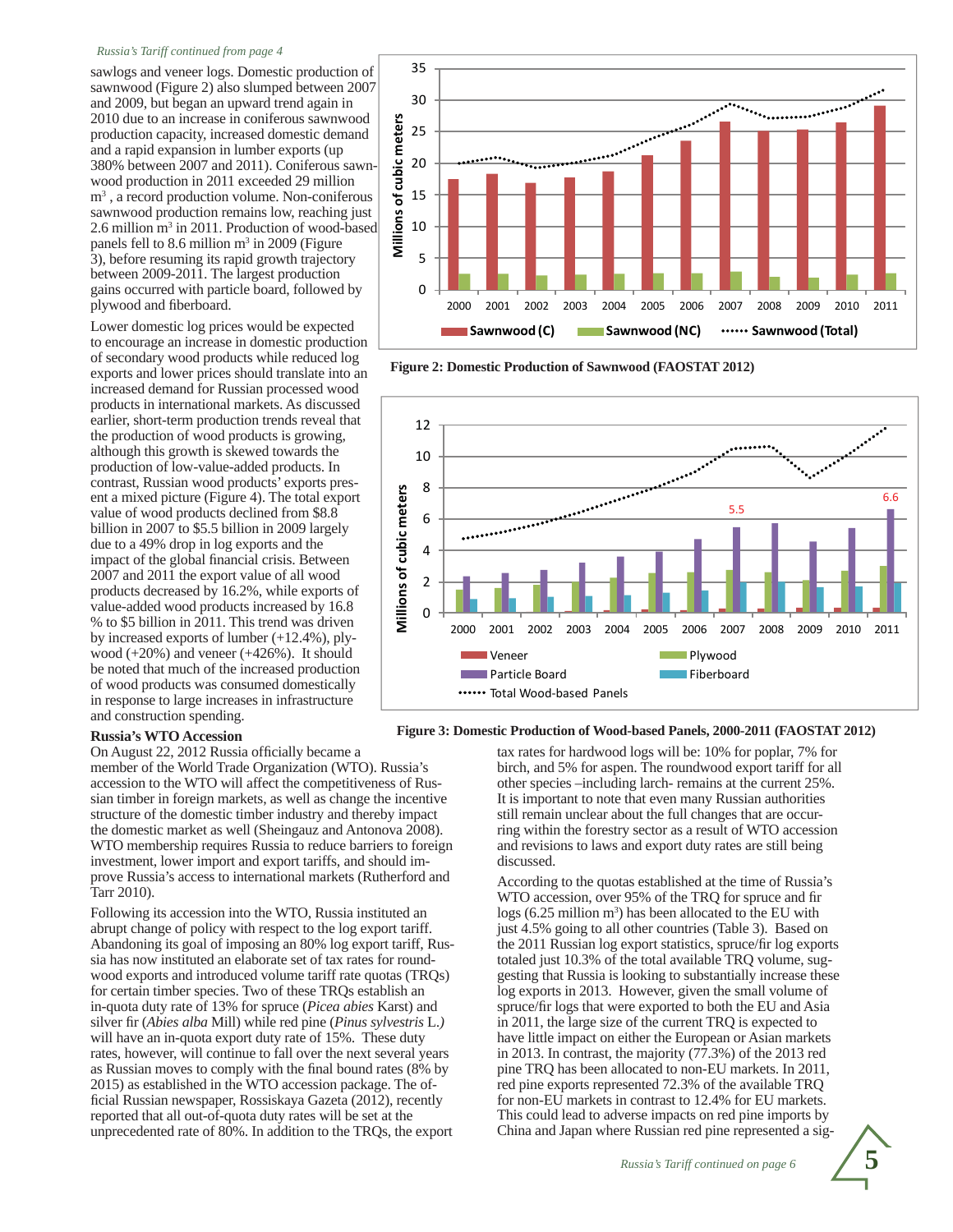*Russia's Tariff continued from page 5*



 **Figure 4: Total Export Revenue of Forest Products (FPS) under HS 44. (Global Trade Atlas 2012)**

nifican portion of total softwood log imports totaling 26.8% and 3.5%, respectively, in 2011. For example, in 2011 China imported 8.4 million  $m<sup>3</sup>$  of red pine and 3.4 million m<sup>3</sup> larch from Russia while Japan imported 119,613 m<sup>3</sup> of red pine and 108,155 m<sup>3</sup> of larch. Under the new tariff system, the export tariff for red pine will fall from 25% to 15% while the export tariff for Russian larch will remain at 25%. The disparity in tariffs between red pine and larch could well encourage importers in China and Japan to increase their imports of red pine in order to take advantage of the lower tax rate. If this were to happen on a large scale, it could easily cause red pine exports to run up against the out-of quota limit, triggering a sudden jump in the export tariff for red pine from 15% to 80%. While the new TRQs have been set close to Russia's 2006 log export volumes (which reached a record level), the Russian government has stated that new log export quotas for spruce, fir, and pine logs will be revised each year.

#### **Works cited**

CIBC World Markets. 2007. Russia Plans to Dramatically Increase its Export Tax on Logs. Equity Research Industry Update. 32 pages. Available at: http://conservation-economics.com/ pdf\_pubs/presentation/CIBC\_RussiaLogExportTax\_022207.pdf

FAOSTAT. Food and Agriculture Organization of the United Nations. 2008 and 2012. Available at: http://faostat.fao.org/ site/626/default.aspx#ancor

Global Trade Atlas. 2008 and 2012. Global Trade Information Service. www.gtis.com\gta

Makela, Tuomas. 2009. The Russian Forest Industry: A Case of Competitiveness and Export Taxes. MA Thesis in Economics: Helsinki School of Economics. Available at: http://epub.lib. aalto.fi/en/ethesis/pdf/12057/hse\_ethesis\_12057.pdf

[MINPROMTORG] Ministry of Industry and Trade of the Russian Federation. 2008. Strategy on the Development of the Russian Federation's Forest Complex to the Year 2020 (in Russian). Available at: http://www.minpromtorg.gov.ru/ministry/strategic/ sectoral/12/

Rossiskaya Gazeta. 13 September 2012. Impose quotas –chips fly. Kvoti vvodyat –schepki letyat. (in Russian). Available at: http://www.rg.ru/2012/09/13/reg-sibfo/forum.html

**Table 3: Projected Impact of the In-quota Duty in 2013 (Global Trade Atlas 2013)** 

| Lumped 13% TRQ for Spruce (Picea abies Karst.) and Silver Fir (Abies alba) |                                     |                            |                                                            |  |  |  |
|----------------------------------------------------------------------------|-------------------------------------|----------------------------|------------------------------------------------------------|--|--|--|
|                                                                            | m <sup>3</sup> allotted<br>for 2013 | % of<br><b>Total TRQ</b>   | % of quota used (according<br>to 2011 Russian Export Data) |  |  |  |
| Total lumped quota =                                                       | 6,246,500                           | 100.0                      | 10.3                                                       |  |  |  |
| $To EU =$                                                                  | 5,960,600                           | 95.4                       | 10.7                                                       |  |  |  |
| fothers $=$                                                                | 285,900                             | 4.6                        | 3.7                                                        |  |  |  |
| 15% TRQ for Red Pine (Pinus sylvestris L.)                                 |                                     |                            |                                                            |  |  |  |
|                                                                            |                                     |                            |                                                            |  |  |  |
|                                                                            | $m3$ allotted<br>for 2013           | $%$ of<br><b>Total TRQ</b> | % of quota used (according<br>to 2011 Russian Export Data) |  |  |  |
| Total quota =                                                              | 16,038,200                          | 100.0                      | 58.7                                                       |  |  |  |
| lTo EU =                                                                   | 3,645,900                           | 22.7                       | 12.4                                                       |  |  |  |

Russian Federation. 2006. President of Russia: Official Web Portal. "Opening Remarks at Meeting on Forestry Sector and Timber Industry Development." Available at: http://archive.kremlin.ru/ eng/text/speeches/2006/04/06/2344\_type82913\_104294.shtml

Russian Federation. 2012. Federal Duma of the Russian Federation. Computer-aided system guaranteeing the legislative activity for Bill No. 89689-6. Available in Russian at: http://asozd2.duma. gov.ru

Rutherford, T. F., & Tarr, D. G. (2010). Regional impacts of liberalization of barriers against foreign direct investment in services: The case of Russia's accession to the WTO. Review of International Economics, 18(1), 30-46.

Sheingauz, A., & Antonova, N. (2008). The implications of Russia's accession to the WTO for the growth of the Far Eastern federal district timber complex. Studies on Russian Economic Development, 19(3), 295-299.

UN FAO [Food and Agricultural Organization of the United Nations]. 2012. The Russian Federation Forest Sector: Outlook Study to 2030. Rome, Italy. Available at: http://www.fao.org/docrep/016/ i3020e/i3020e00.pdf

World Trade Organization (WTO). 2010. World Trade Report 2010: Trade in natural resources. Available at: http://www.wto.org/ english/res\_e/publications\_e/wtr10\_e.htm

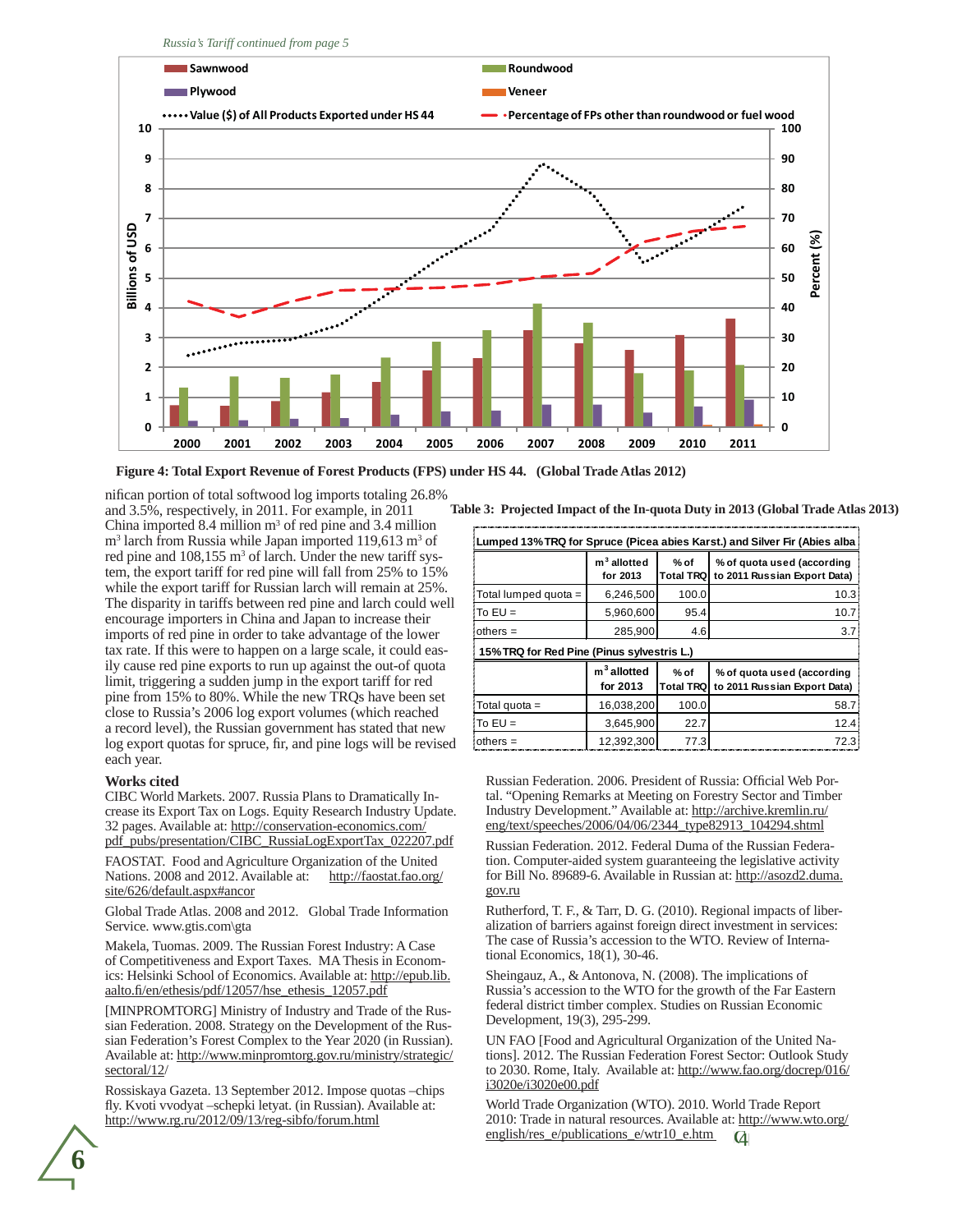|              |                              | <b>Selected CINTRAFOR Publications</b>                                                                                        |                 | Phone: 206.543.8684 | Fax: 206.685.0790            | Web: www.cintrafor.org                                                                                                                            |
|--------------|------------------------------|-------------------------------------------------------------------------------------------------------------------------------|-----------------|---------------------|------------------------------|---------------------------------------------------------------------------------------------------------------------------------------------------|
|              | $WP = Working Papers$        | $SP = Special Papers*$                                                                                                        | $RE = Reprints$ |                     | $AV = Available from Others$ | $FS = Fact Sheet$                                                                                                                                 |
|              |                              |                                                                                                                               |                 |                     |                              | *Papers on policy, surveys, proceedings, and other items. Please call or see our website for a complete list of publications and their abstracts. |
| <b>WP122</b> | \$50.00                      | China's Forest Sector: Essays on Production Efficiency, Foreign Investment, and Trade and Illegal Logging                     |                 |                     |                              | Alicia ST Robbins 2011. (96pp)                                                                                                                    |
| <b>WP121</b> | Materials                    | Impact of Green Building Programs on Japanese & Chinese Residential Construction Industries & Market for Imported Wooden Bldg |                 |                     |                              |                                                                                                                                                   |
| <b>WP120</b> |                              | Japanese F-4Star Formaldehyde Rating Process for Value-Added Wood Products                                                    |                 |                     |                              |                                                                                                                                                   |
| WP 119       |                              | Emerging Power Builders: Japan's Transitional Housing Industry After the Lost Decade                                          |                 |                     |                              |                                                                                                                                                   |
| <b>WP118</b> |                              | Exploring the Market Potential of Pacific Silver Fir in the US Residential Decking Market                                     |                 |                     |                              |                                                                                                                                                   |
| <b>WP117</b> |                              | Positioning and Market Analysis of the US Decking Materials Market: A Perceptual Mapping Approach                             |                 |                     |                              |                                                                                                                                                   |
| <b>WP116</b> | <b>Economic Contribution</b> |                                                                                                                               |                 |                     |                              |                                                                                                                                                   |
| <b>WP115</b> |                              | A Comparative Assessment of the North American & Japanese 2x4 Residential Construction Systems: Opportunities for US Building |                 |                     |                              |                                                                                                                                                   |
| <b>WP114</b> |                              | Trends in the Japanese Forest Products Market and Implications for Alaskan Forest Products                                    |                 |                     |                              |                                                                                                                                                   |
| <b>WP113</b> |                              | The Japanese Market for Laminated Lumber and Glulam Beams: Implications for Alaskan Forest Products                           |                 |                     |                              |                                                                                                                                                   |
| <b>WP112</b> |                              | An Economic Assessment of the Lumber Manufacturing Sector in Western Washington                                               |                 |                     |                              |                                                                                                                                                   |
| WP 111       |                              | Review of the Japanese Green Building Program and the Domestic Wood Program                                                   |                 |                     |                              |                                                                                                                                                   |
| <b>WP110</b> |                              | Forest Certification & its Influence on the Forest Products Industry in China                                                 |                 |                     |                              |                                                                                                                                                   |
| WP 109       |                              | A Meta Analysis of Willingness to Pay Studies                                                                                 |                 |                     |                              |                                                                                                                                                   |
| <b>WP108</b> |                              | Material Substitution Trends in Residential Construction 1995, 1998, 2001 and 2004                                            |                 |                     |                              |                                                                                                                                                   |
| <b>WP107</b> |                              | China Treated Lumber Market Study                                                                                             |                 |                     |                              |                                                                                                                                                   |
| <b>WP106</b> |                              | The Market for Softwood Lumber in Japan: Opportunities for Douglas-fir Structural Lumber for Hirakaku                         |                 |                     |                              |                                                                                                                                                   |
| <b>WP105</b> |                              | Overview of the Indian Market for US Wood Products                                                                            |                 |                     |                              |                                                                                                                                                   |

#### **A complete list of CINTRAFOR Publications available for sale can be found online at:**

**http://www.cintrafor.org/publications/workingpapers.shtml**

Please attach business card or provide the following information:

### PUBLICATIONS ORDER FORM

| <b>Quantity</b> |              |         | <b>Total</b> |                                                                                                                                                                     |                                |  |  |  |
|-----------------|--------------|---------|--------------|---------------------------------------------------------------------------------------------------------------------------------------------------------------------|--------------------------------|--|--|--|
|                 | <b>WP122</b> | \$50.00 |              | Position:                                                                                                                                                           |                                |  |  |  |
|                 | <b>WP121</b> | \$50.00 |              |                                                                                                                                                                     |                                |  |  |  |
|                 | WP 120       | \$50.00 |              |                                                                                                                                                                     |                                |  |  |  |
|                 | WP 119       | \$50.00 |              |                                                                                                                                                                     |                                |  |  |  |
|                 | WP 118       | \$50.00 |              |                                                                                                                                                                     |                                |  |  |  |
|                 | <b>WP117</b> | \$50.00 |              |                                                                                                                                                                     | $\text{Country:}\n$            |  |  |  |
|                 | WP116        | \$50.00 |              |                                                                                                                                                                     |                                |  |  |  |
|                 | WP115        | \$50.00 |              |                                                                                                                                                                     |                                |  |  |  |
|                 | WP114        | \$50.00 |              |                                                                                                                                                                     |                                |  |  |  |
|                 | WP113        | \$50.00 |              |                                                                                                                                                                     |                                |  |  |  |
|                 | WP112        | \$50.00 |              |                                                                                                                                                                     |                                |  |  |  |
|                 | WP111        | \$50.00 |              | All payments in US funds. Payment via check or                                                                                                                      |                                |  |  |  |
|                 | WP110        | \$50.00 |              | money order only. Must be drawn on a U.S. bank.                                                                                                                     | Handling 55.00                 |  |  |  |
|                 | WP109        | \$50.00 |              |                                                                                                                                                                     | Postage/\$1.00 per item for US |  |  |  |
|                 | WP108        | \$50.00 |              | <b>RETURN TO: CINTRAFOR</b><br>\$2.00 per item for International<br>University of Washington<br>School of Environmental & Forest Sciences<br>Subtotal<br>Box 352100 |                                |  |  |  |
|                 | WP107        | \$50.00 |              |                                                                                                                                                                     |                                |  |  |  |
|                 | WP106        | \$50.00 |              |                                                                                                                                                                     |                                |  |  |  |
|                 | WP105        | \$50.00 |              | Seattle, WA 98195-2100 USA                                                                                                                                          | WA Residents Only 9.5% Tax     |  |  |  |
|                 | WP104        | \$50.00 |              |                                                                                                                                                                     | <b>TOTAL ENCLOSED:</b>         |  |  |  |
|                 | WP103        | \$50.00 |              |                                                                                                                                                                     |                                |  |  |  |